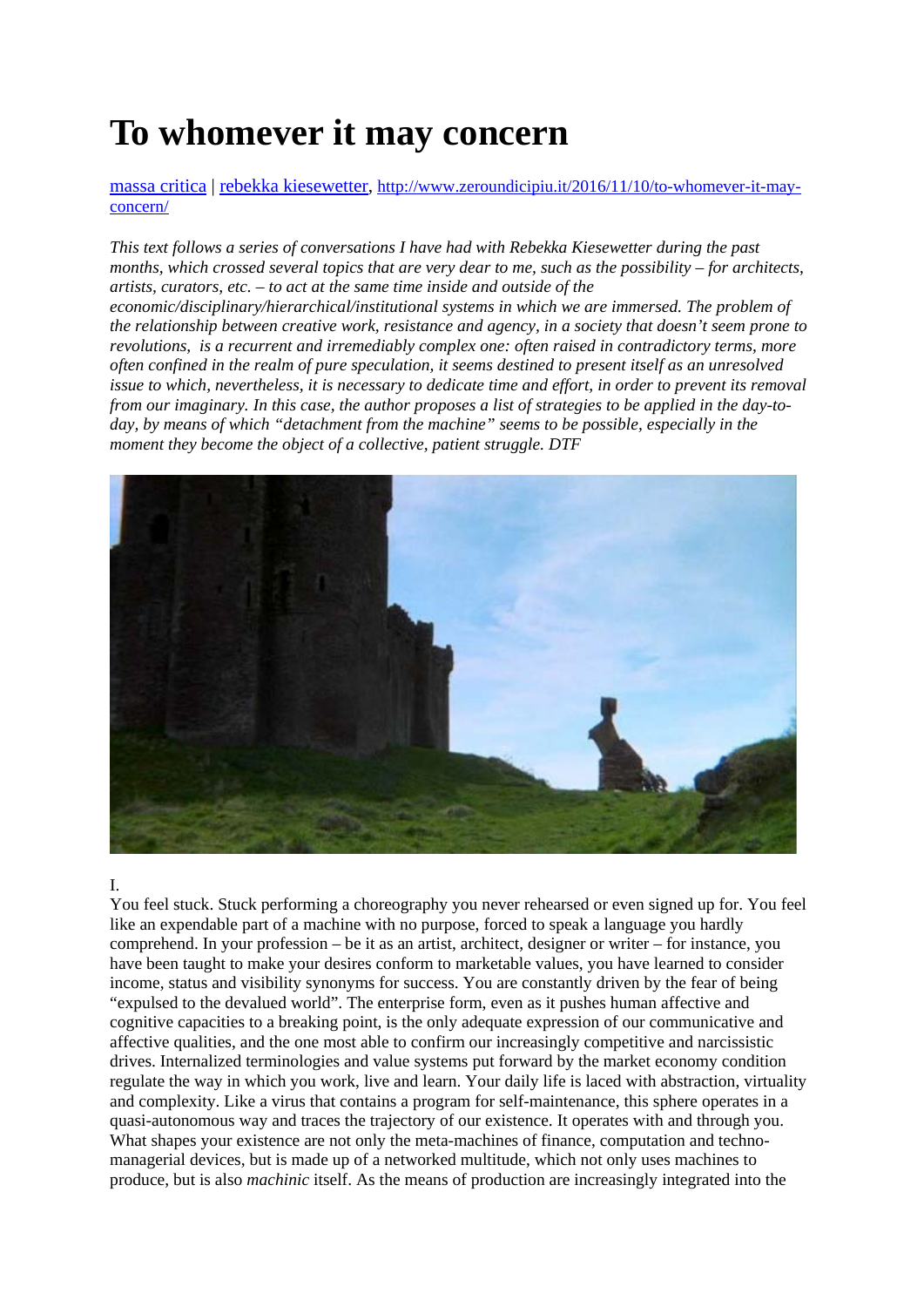minds and bodies of the multitude, you are confronted by a social software designed to exploit your energies and ideas.

Your attempts to overcome your condition, and your belief in the value and the rewarding traits of, empathy, solidarity, joy and pleasure, are met with failure, ridicule, or mimesis on behalf of the "machine". The alternatives you cherish, the forms of resistance, autonomy, critique or "third ways" you devise, get incorporated, adopted as the system's own, and are thrown back at you, their soul, heart and teeth ripped out. Confronted by the depth of the machine's power and the versatility of its strategies, your efforts seem pointless. Your struggle to resist, to change, to influence is oppressed by the feeling that the process of decision-making depends less and less on your own will. You give up, overwhelmed by depression and paralysis. A kind of atrophy has overtaken your imagination: even the most hidden parts of your mind have begun to mould to the machine's logic. Everyday you are less able of distancing yourself from it, less convinced that *it* is not *you*. An alternative system, another landscape – one that is not a dystopian wasteland, and resists the machine's mechanisms of incorporation and its inherent shapeshifting ability to perpetuate and reinvent itself constantly – seems impossible to envision.

### II.

You wish you could disengage from the machine, even just for a moment. In your job as well as in all the other spheres of your life. You long for overcoming paralysation. And you can. Even though – at least for now – a detachment can only be partial. This is in the nature of things, because the machine is indispensable to your relations, reproduction and survival.

However, a partial detachment begins with a mental exercise, with training your imagination: imagination is the tool of your emancipation. It is the tool to understand that the system regulating your life is itself a fiction. Because simply, what the system claims to be a "truth", the "truth" put forward by the frames, protocols and conventions of your peers, bosses and your discipline, might not be yours.

The approach to truth, which will be suggested in the following, has nothing in common with what today is widely known (and experienced) as post-truth-politics – namely a cynical and smug (rhetorical) attitude adopted by some politicians, which is for instance described by Peter Pomerantsev: "We're living in a post-truth society (…) a world not merely a world where politicians and media lie – they have always lied – but one where they don't care whether they tell the truth or not".<sup>1</sup> Rather than this, the approach to truth depicted in the following, is rooted in the conviction that the logic of finance, which is so predominant in our lives, cannot be the underlying logic of the society you live in. This thought implies to reframe the notion of sovereignty over the validation of "truth": truth should not be seen as something passively received from a superordinate power, but become a matter of performative creation. I propose a fluid, playful relationship to the construction of truth. Truth must be constantly negotiated. This requires preserving the desire to adopt a point of view and choose among the many possible alternatives. Manthia Diawara, one of the moderators of a conversation series with Edouard Glissant organized by the Institute of African American Affairs at New York University expresses Edouard Glissant's articulation of the power of the imaginary as follows: "we have to take for granted that every 'truth' and every 'reality' did not just come to you, as the regimes of scientific deduction and transparency would like you to believe, but that some of their manifestations are based on the imaginary and partially intuitive".**<sup>2</sup>**

Again: you have no reason to acknowledge the system's "truth" as such. It does not fit your aims, nor your convictions. Its narratives, however shared and tangible, remain exactly this: narratives. You can claim it as fictional as much as any other and not surrender to it, but look to another fiction that can replace it. A fiction that starts to form in the micro-sphere of the own psyche, transgresses to our professional and non-professional environments, and eventually may broaden into a constellation of shared beliefs, an alternative identification ground and orientation grid, a common construction of real within the collective imagination. An alternative truth able to replace the terminologies, orientation and evaluation grids forced upon us by a system, which is driven by market economy, global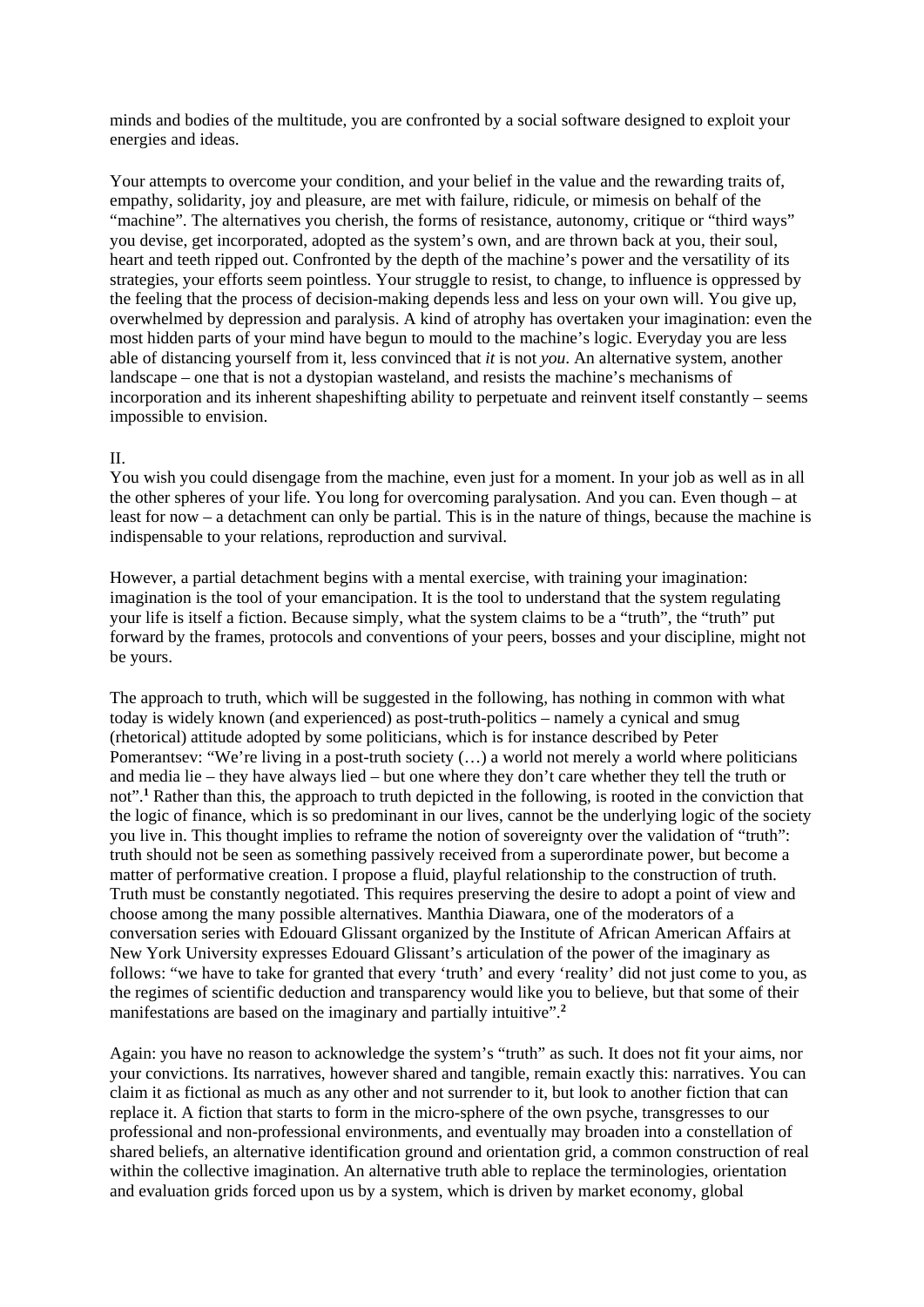competition, mainly white Western history, and built on the foundations of discrimination, segregation, rejection; and strengthened by fear, paralyzation and alienation. An orientation grid that makes you find sense again – in yourself, together with and within the other, that frees you from paralysis. An orientation grid that offers you new affordances of perception and action, of motivation and reward. A grid that is not rigid but in flux as a matter of constant negotiation, pursuing depetrification, employing imagination, empathy, solidarity, joy and pleasure, oscillating between dexterity and persistence, and incorruptible by the machine's mechanisms of appropriation.

Though it is impossible to detach completely from the "machine", you can make yourself aware of the mechanisms regulating its fiction and your functioning within it – conceiving of a total structure as well as the molecular parts from which it is constructed – and loosen from its demands. Step by step, issue by issue, sphere by sphere. You can, for instance, start with your job and begin disentangling your desires – for things, for social recognition – from your work. This means finding fulfillment and reward outside the narrow prescribed paths a job can afford.

However, to be able to see "other landscapes", you need hope. Don't be fooled by this abused term. Hope is a tool, a sharp and versatile one. Rebecca Solnit writes that hope "is about broad perspectives with specific possibilities  $(\ldots)$  you could call it an account of complexities and uncertainties, with openings". You have to regain hope, because if you don't hope you have no reason to act. For Solnit, hope is "a gift you don't have to surrender, a power you don't have to throw away. And though hope can be an act of defiance, defiance isn't enough reason to hope (…) It is important to say what hope is not: it is not the belief that everything was, is or will be fine (…). It is also not an 'everything-isgetting-better narrative', though it may seem like the right way to counter to the 'everything-isgetting-worse' one".

Critical thinking without hope is cynicism, but hope without critical thinking is naivety, Solnit cites a remark of the Bulgarian writer Maria Popova(…) "Hope locates itself in the premises that we don't know what will happen and that in the spaciousness of uncertainty is room to act. When you recognize uncertainty, you recognise that you may be able to influence the outcomes – you alone or you in concert with a few dozen or several million others. Hope is an embrace of the unknown and the unknowable, an alternative to the certainty of both optimists and pessimists".**<sup>3</sup>** If you feel stuck and chained down, hope is the muscle you must flex.

# III.

The ability to employ this hope for overcoming paralysis, re-focalizing, deterrioralizing your mind and your flow of expression, constructing an alternative truth and finding a new system of references and alliances, which is uncorruptible by the "machine" (in which ever way it perpetuates and reinvents itself), begins with realizing that your brain's plasticity can respond to the machine as much as it can to your own will and imagination.

This idea was explored for instance by French philosopher Catherine Malabou, who explains the concept of "plasticity" as follows: "Brain plasticity operates (…) on three levels, (I) the modeling of neuronal connections (develop mental plasticity in the embryo and the child); (2) the modification of neuronal connections (the plasticity of synaptic modulation throughout life); and (3) the capacity for repair (post-lesion plasticity). […] Plasticity in the nervous system means an alteration in structure or function brought about by development, experience, or injury".**<sup>4</sup>** But for Malabou plasticity is also the capacity to annihilate the very form it is able to receive or create. From this perspective, to talk about the plasticity of the brain means, to see in it not only the creator and receiver of form but also an agency of disobedience to every constituted form, a refusal to submit to a model: "At the core of the constant, circulation between the neuronal, the economic, the social, and the political that characterizes Western culture today, the individual ought to occupy the midpoint between the taking on of form and the annihilation of form – between the possibility of occupying a territory and accepting the rules of deterritorialization – between the configuration of a network and its ephemeral, effaceable character".**<sup>5</sup>**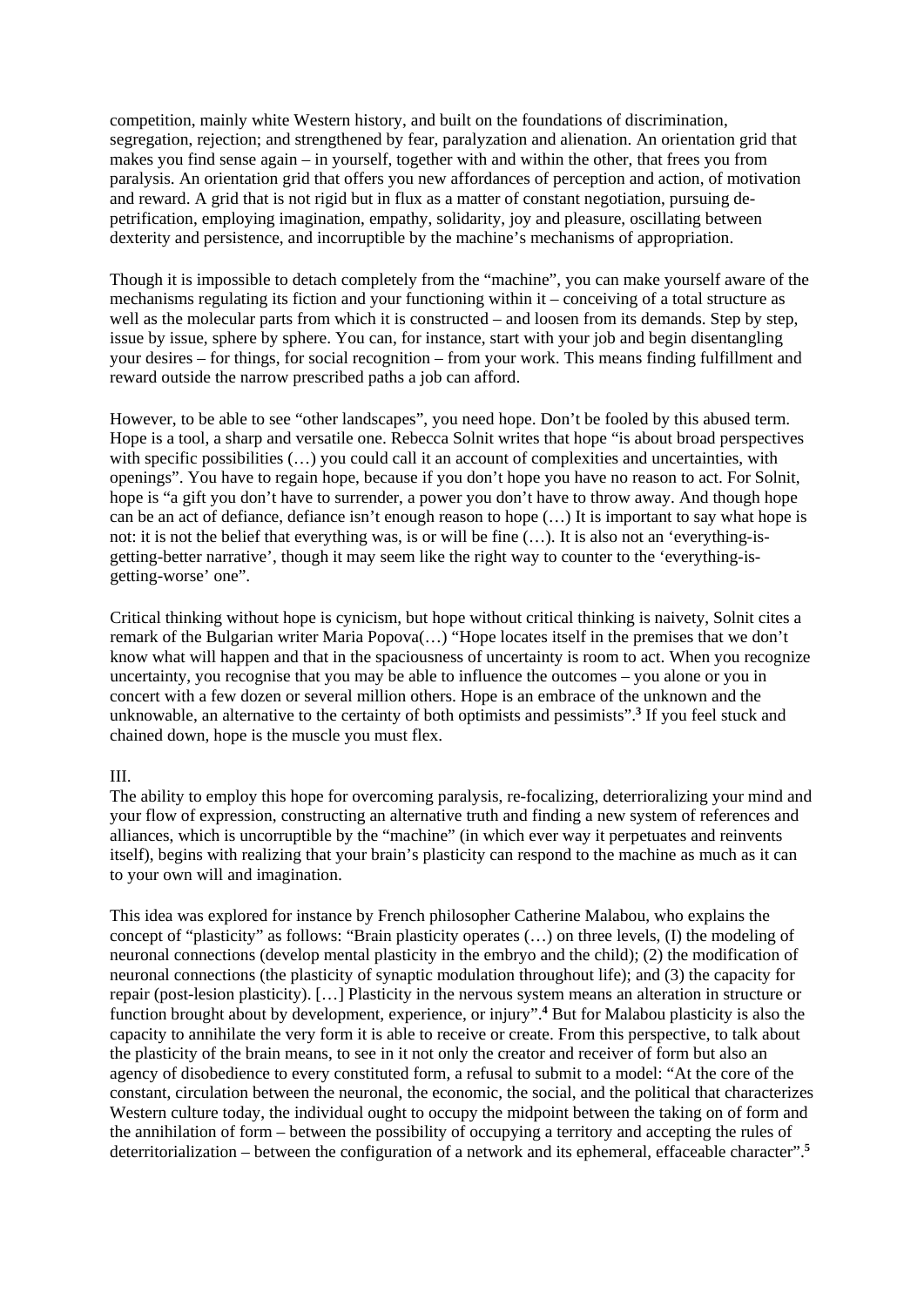## IV.

Before you can harness the power of your mind – its agency of disobedience to every constituted form and its ability to respond to your own will and imagination – for the endeavour to create an alternative fiction, one stronger than the narrative laid out for us, another effort is necessary: you must strip yourself of everything. Start constructing your alternative fiction from a blank canvas.

Nothing of your perceived reality should be accepted as fixed, logic or necessary. You have to get rid of everything you learned, assume, "know". You first and foremost have to move away from the mantras of energy, productivity, competition, entrepreneurship, which have been presented to us as the only adequate expression of our communicative and affective qualities not only in our professions but also in every other sphere of our lifes. You have to desert the exchange between life and money, abandon the law of accumulation and growth, the prevalent perceptions of power and mass, reconsider the notion of wealth and the perception of being rich. All those formulae (and many more) are deeply embedded in the social psyche and in the social affect. This implies that in order to construct an alternative truth you first have to get rid of your social identity to be able to coin a new one.

Stavros Stavrides states that "People, who have lost their previous social identity but have not yet acquired a new one (…)[are] almost reduced to the common characteristics shared by all humans".**<sup>6</sup>** That is where you have to start from.

Alain Badiou helps out with an explanation here, when he writes that "we must affirm the existence of the world, from the outset, as an axiom and a principle. We must say this very simple phrase: 'There is a world of living women and men'. This sentence is not an objective conclusion. We know that under the law of money, there is no single world of women and men. This phrase, 'there is a world', is performative. We decide that it exists for us. And that we will remain faithful to this phrase".**<sup>7</sup>**

#### V.

Badiou's idea carries an accent of performance, and it bears the thought that "shrinking to one's true height" does not lead to social atomization but denotes the assumption that construction of a new set of narratives can only be a shared endeavor. This search for a common ground is crucial.

And it is the base from which you will start to make allies for your search for an alternative truth, can emerge. This common ground, you have to acknowledge, is what you have to search for, from there an alternative fiction can emanate and offer you a new standard of orientation and some sort of refuge from the directions of the system in whichever form it emanates, from its wicked mechanisms, its ruffian menaces.

Edouard Glissant defines common ground as a source of creativity and opacity, a fertile territory of inexhaustible energies, where relationships are continually generated between the ideas and poetics of one place and those of another. Sharing a common ground with someone is not a matter of being physically or geographically close, but means to be related to him/her through the rhizomes of places and imaginaries, to have the same pulses about the world as him/her. A common ground creates the conditions for the emergence of unpredictable motions of resistance against the systematic truths induced by commonplace thinking and reasoning; and against the meanings imposed by the logics of colonialism and governance. "The single part of a common ground does agree not merely to the right to difference but (..) agree also to the right to opacity that is not enclosure within an impenetrable autarchy but subsistence within an irreducible singularity. (…) The thought of opacity distracts me from absolute truths, I thus am able to conceive of the opacity of the other for me, without reproach for my opacity for him. To feel in solidarity with him or to build with him or to like what he does, it is not necessary for me to grasp him. It is not necessary to try to become the other nor to 'make' him in my image. The Other is therefore the 'necessary partner of the self.' The Other changes me and I change him. His contact animates me and I animate him. And these slippings give us angles of survival, and unseal and amplify us. Every Other becomes a component of the self while remaining distinct. Relational identity is not static because the self, who is defined not as an *être* [being] but an *étant* [be-ing], is in constant flux in time and space".**<sup>8</sup>**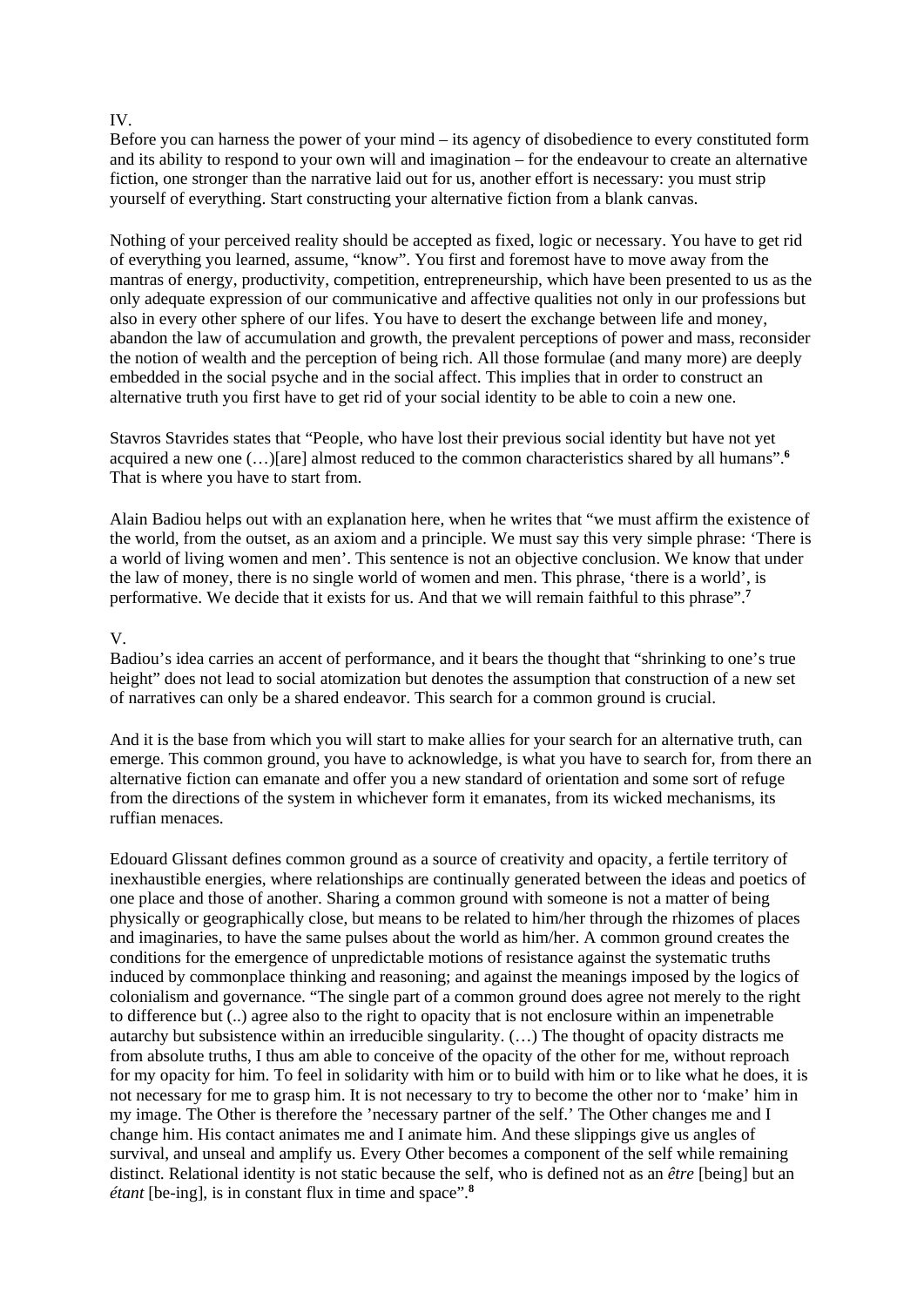These "common grounds", also will – and this you will ultimately strive for – define the multitude: "Multitude signifies: plurality – literally: being-many – as a lasting form of social and political existence, as opposed to the cohesive unity of the people. Thus, multitude consists of a network of individuals; the many are a singularity. The crucial point is to consider these singularities as a point of arrival, not as a starting point; as the ultimate result of a process of individuation, not as solipsistic atoms. Precisely because they are the complex result of a progressive differentiation, the 'many' do not postulate an ulterior synthesis. The individual of the multitude is the final stage of a process beyond which there is nothing else, because everything else (the passage from the One to the Many) has already taken place".**<sup>9</sup>**

Here you have to recall the words that Morpheus, a character in "The Matrix" (1999), directs to the main character Neo. Morpheus is the commander of the hovercraft of the human forces; a being, who had been living inside the Matrix until he was freed: " The Matrix is a system, Neo. That system is our enemy. But when you're inside, you look around, what do you see? Businessmen, teachers, lawyers, carpenters. The very minds of the people we are trying to save. But until we do, these people are still a part of that system and that makes them our enemy. You have to understand, most of these people are not ready to be unplugged. And many of them are so inured, so hopelessly dependent on the system, that they will fight to protect it".**<sup>10</sup>**

The directors of the film, Lana and Lilli Wachowski, who are declaring Jean Baudrillard as one of their main sources of inspiration, are of course familiar with the post-structuralist concepts of the "machinic multitude". "Most of these people are not ready to be unplugged", right, Morpheus. But, sure there must be bases from where one can start unplugging?

#### VI.

The "we" or collectivity Stavrides, Badiou and Glissant refer to, is one Kai van Eikels has explained: not that of a "we-all", but that of an "every-one-of-us". Van Eikels speaks of the importance of acting and thinking in a collective paradigm, made of constellations that exist and evolve without having to manifest their existence through forming a party, a group or a movement; he also points out that most of these constellations exist without the individuals even knowing that they are a part of a collective body. These writings describe forms of collectivity, whose dynamics are based on the separation between the respective individuals. In these collective forms, the gap between separated individual action is described as a blank space, through which individual acts can synchronize and support each other in their realization and effects.**<sup>11</sup>** As an illustrating example, van Eikels uses the image of an orchestra: where the worth of the rhythmic entrainment is not to be found in an additive accumulation of the sounds, but where temporal containment and limited phases of accumulation open up a collective-individual and distributed awareness. In this near-synchronization, each one can hear better, and the orchestra becomes more permeable for the world it is part of.**<sup>12</sup>**

One should not make the mistake to confound the forms of collectivity van Eikels and others refer to and the forms of collaboration and coexistence,of which will be talked in the following, with processes of homogenization based on multiplicity.

The basic concept showing through Virno's "singularity", Glissants "opacity" and Van Eickel's "nearsynchronization", and also informing the thoughts following below, is the one, which was so tellingly couched by Virginia Woolf in *Mrs. Galloway*: "She didn't know their names, but friends she knew they were, friends without names, songs without words, always the best".**<sup>13</sup>**

The very base on which you share an incorruptible sense, a view, a common rhythm (a common refrain (ritournelle**<sup>14</sup>**) in Deleuze's and Guattari's parlance), an orientation grid; and the focal point from which a new system of affordances of perception and action is coined, can be established and from where it can emanate and eventually reverberate within a multitude, is friendship. "[Only]What circulates in the sphere of friendship, of love, of social solidarity is what allows us to find sense [But the time to experience this sphere lacks]", says Bifo Berardi. And Deleuze and Guattari suggest that friendship is the way to overcome depression, In *Chaosmosis* Guattari speaks of "a polyphonic and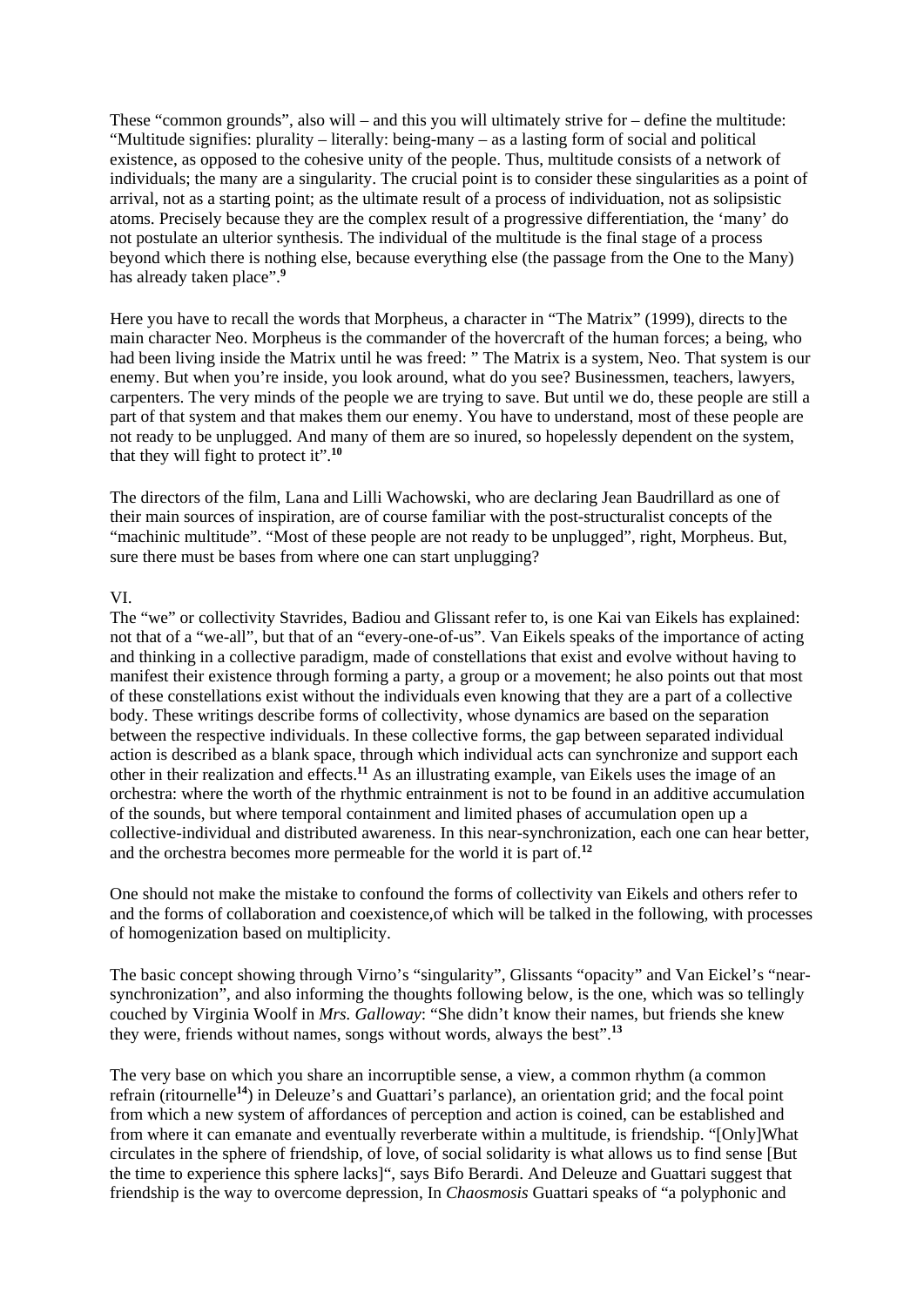heterogenetic comprehension of subjectivity".**<sup>15</sup>** This illustrates that friendship should not be understood as a kind of unconditional self-abandonment. You have to acknowledge that – as Svetlana Boym pointed out: "Friendship is an elective affinity without finality, a relationship without plot or place in our society, an experience for its own sake. Friendship is not always democratic or egalitarian, but rather selective and not entirely inclusive".<sup>16</sup> One of the most notable passages of Derrida's *Politics of Friendship* states: "So the 'who?' of friendship moves off into the distance beyond all these determinations. In its 'infinite imminence,' it exceeds even the interest in acquaintance, knowledge, truth, proximity, up to life, and up to the memory of life. lt is not yet an identifiable 'I ,' private or public. We must give up trying to know those to whom we are linked by something essential; by this I mean, we must greet them in the relation with the unknown in which they greet us, as well, in our distance (…)".**<sup>17</sup>**

### VII.

Derived from the thoughts formulated above, a possible tactic to resist the system's mechanisms, a collective strategy that allows you to at least temporarily break free from the "machine" (in whichever shape it might reinvent and perpetuate itself), emerges: by employing your consciousness about the mechanisms of assimilation and control exerted on us by the system; by transforming your paralysation into hope; by activating our deep and active distrust in order to create another, incorruptible truth to rely on; and by dexterously and persistently navigating along its grid and sharing it with others, you together with your friends can become the "system's" constant "itching point"; sleeper agents in your respective field, highly awake and activated, to paraphrase Armen Avanessian.**<sup>18</sup>**

By living your "fiction", and sharing it with others, your "partners in crime" (known or unknown, or not know yet known) you will always find the "in-betweens", the runs in the Matrix tightly knit, so to speak, where you can navigate within our own orientation grid. Be it in your job or in your everyday life, be it on a micro or macro scale. Stavrides suggests "spaces-as-thresholds", which are active catalysts of re-appropriation: "This vast sphere of disobedience and solidarity that remains invisible and largely unknown; these spaces-as-thresholds, which acquire a dubious, precarious perhaps but also virus-like existence become active catalysts in the presence of potentially explosive chemical compounds and might appear eventually on the surface as if from nowhere".**<sup>19</sup>**

As being sleeper agents has about, yours is a form of resistance and activism that does not manifest on the barricades, not in a binary fight. It's rather an ongoing and immanent dis-sensus, sometimes – as Keller Easterling says – a strategy, which is able to turn 90 degrees just before the finish line or, to never turning around for the duel, to continue pacing away from one's opponent into a fresh territory of opportunity.**<sup>20</sup>** "The problem is not to destroy capital or Empire – destroy, they say – but bolster one's own power" as Sylvère Lothringer illustrates in his foreword for Paulo Virno's *Grammar of the Multitude*. "But only those who are free from slavery (the free multitude that we were working on before) can dare imagine what being really free would be over an exterior enemy. Capital affords us to project ahead, work it from within, knowing all too well that it will be quick to make any creative move its own, turning it into binary oppositions, however radical they claim to be".<sup>21</sup>

Employing this tactic does not mean that you should not speak-up. You have to. You have to share your distrust with the system's truth and your believe in an alternative fiction. You will have to face rejection by entities, which are oblivious parts of the "Matrix", your ideas will still be internalized by the "machine". But you will not care that much, it won't harm you as deeply as it harmed you before. As you get your recognition and reward from elsewhere. From the alternative fiction that you share with your friends, your partners in crime, however close or far they are. You won't stop to act within the system, because you're not ready for a complete detachment yet: but you can open spaces (however narrow or broad, physical or nonphysical they might be), in which you can create alternative socialities and communalities, share forms of imagination and representation, thoughts and images of non-existent and not-yet existent places – both imaginary and real, worlds based on your alternative truth; , and feelings of relieve and protection.